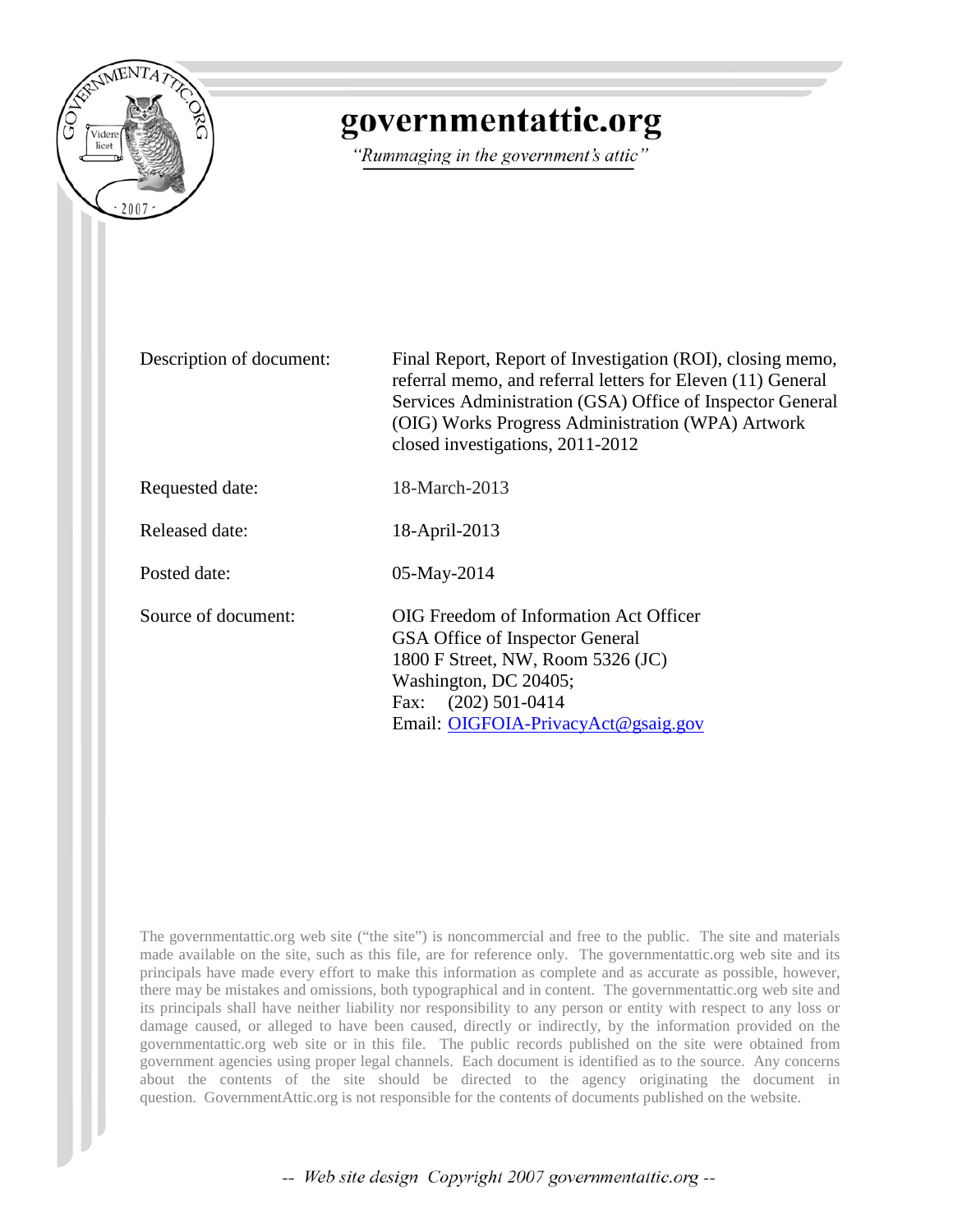

April 18, 2013

#### Re: Freedom of Information Act Request (OIG Tracking No.: 13-030)

This is in response to your Freedom of Information Act (FOIA) request dated March 18, 2013, in which you requested "a copy of the final report, the Report of Investigation (ROI), the closing memo, the referral memo, and the referral letter" for 12 specified WPA Artwork closed investigations. Your request was received in this office on March 22, 2013.

We searched OIG records and found documents responsive to your request which we are releasing to you with certain information redacted under Exemptions 3, 5, 6, 7(C), and 7(F) of the FOIA. Exemptions 6 and 7(C) relate to personal information regarding persons other than yourself. Release of information covered by Exemption (6) of the FOIA, 5 U.S.C. §522(b)(6), would constitute a clearly unwarranted invasion of the personal privacy of the persons mentioned in the records. Information withheld pursuant to Exemption 7(C) of the FOIA, 5 U.S.C. §522(b)(7)(C), relates to personal information regarding persons other than yourself that is contained in investigatory files. Release of this information could reasonably be expected to constitute an unwarranted invasion of the personal privacy of the persons mentioned in the records. Exemption 3 of the FOIA, 5 U.S.C. §522(b)(3), protects from public disclosure "matters that are specifically exempted from disclosure by statute." In addition, Exemption 5 of the FOIA, 5 U.S.C. §  $552(b)(5)$ , protects information that is a pre-decisional part of the intra-agency deliberative process or is protected by the attorney-client privilege and would not be available by law to a party other than an agency in litigation with the agency. Finally, Exemption  $7(F)$  of the FOIA, 5 U.S.C. § 552(b)(7)(F), protects from disclosure information that could reasonably be expected to endanger the life or physical safety of any individual.

File number Zl 132830 contained no documents responsive to your request.

For your information, Congress excluded three discrete categories of law enforcement and national security records from the requirement of the FOIA. See 5 U.S.C.  $\S$  552(c) (2006 & Supp. IV (2010)). This response is limited to those records that are subject to the requirements of the FOIA. This is a standard notification that is given to all our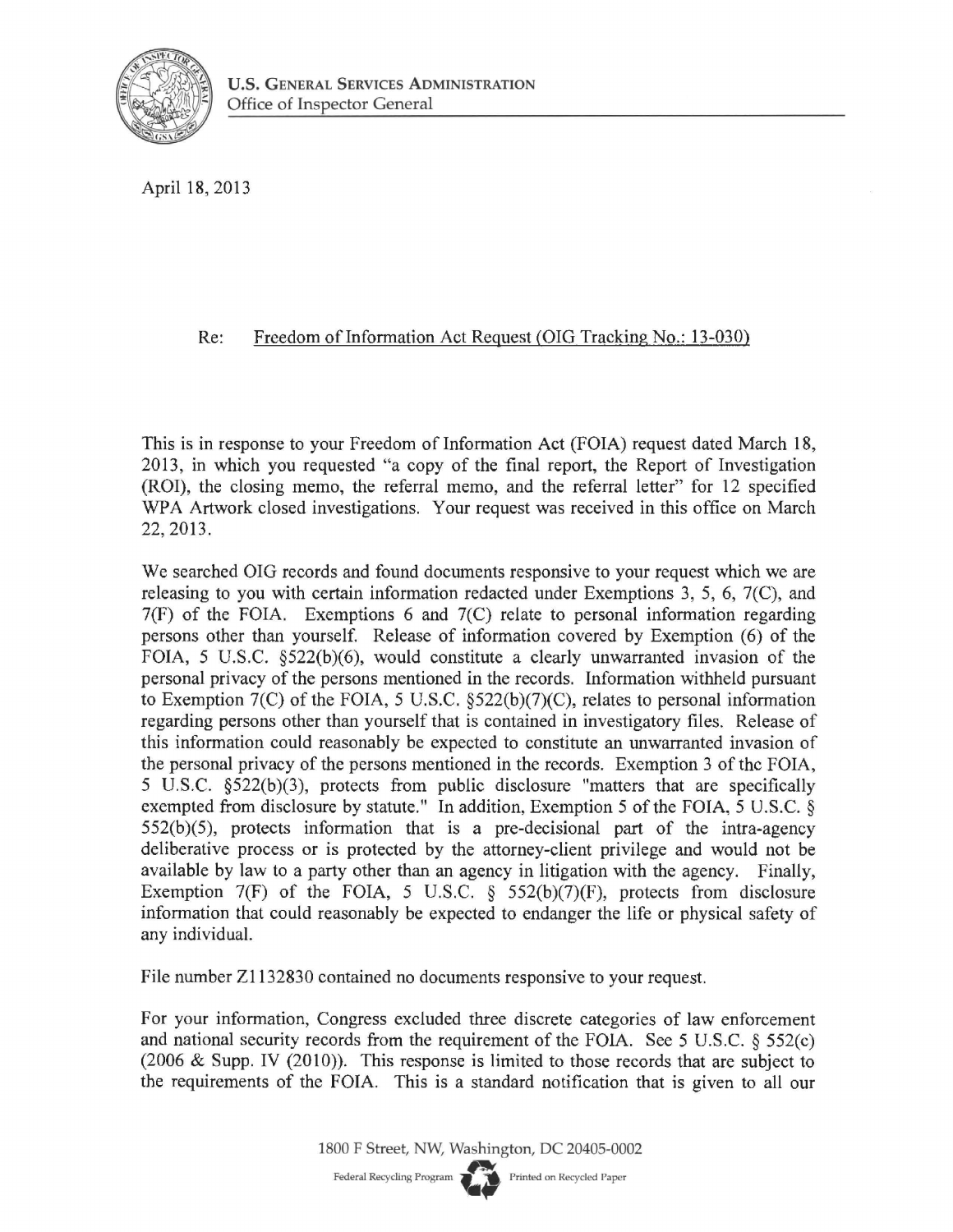requesters and should not be taken as an indication that excluded records do, or do not exist.

You have the right to appeal the adequacy of our search or for disclosure of any undisclosed information by writing to the Freedom of Information Act Officer, Office of the Inspector General, General Services Administration, 1800 F Street, NW, Room 5326, Washington, D.C. 20405, within 120 days of your receipt of this letter. The appeal must be in writing and contain a statement of reasons for the appeal. Please enclose copies of your initial request and this response. The envelope and letter should be clearly marked as a "Freedom of Information Act Appeal."

Sincerely,

When Ole

Richard P. Levi Counsel to the Inspector General (FOIA Officer)

Enclosure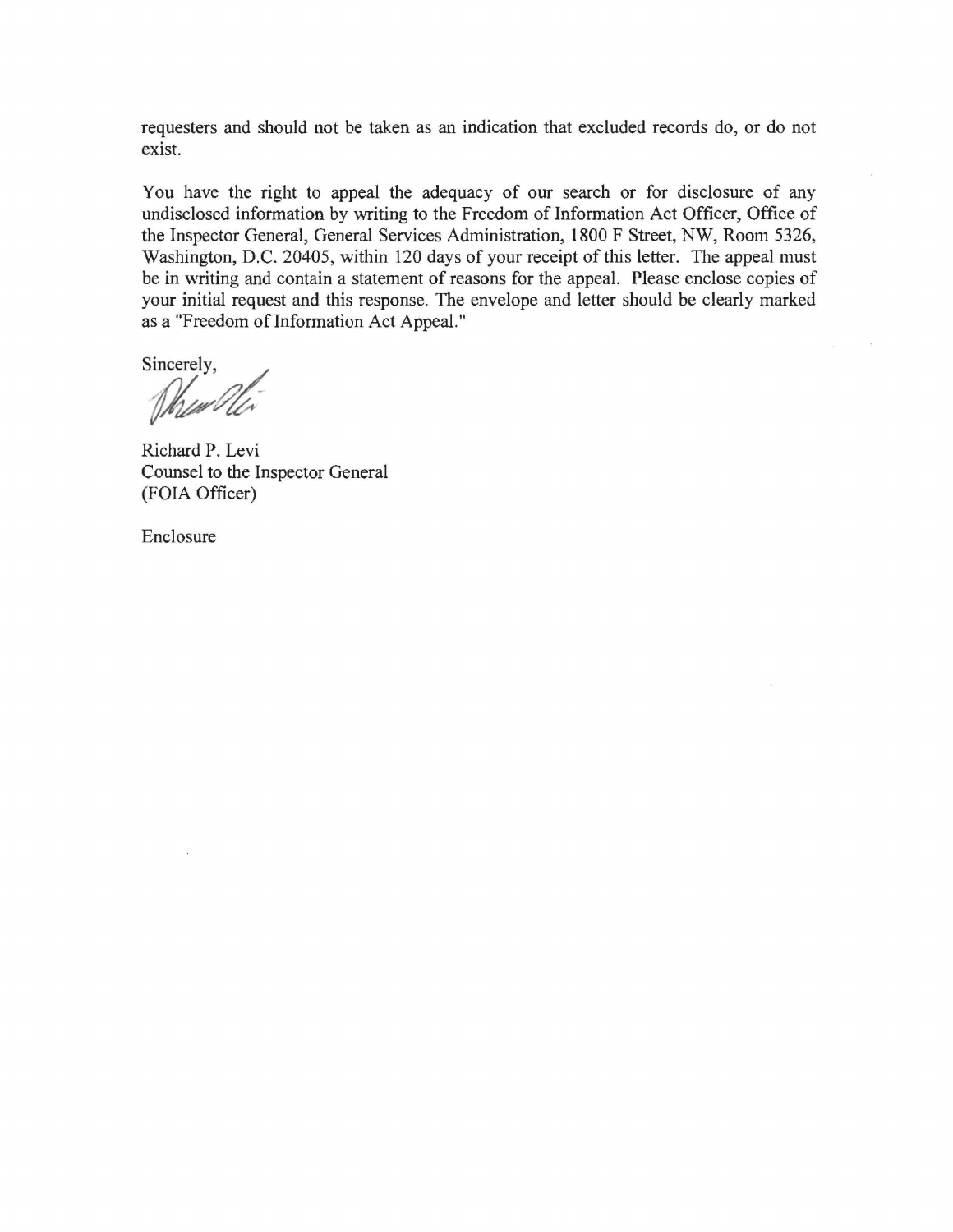#### **Northeast Regional Investigations Office**

May 10, 2012

MEMORANDUM FOR THE FILE

(b) (6), (b) (7)(C), (b) (7)(F)

FROM:

SPECIAL AGENT IN CHARGE (JI-2)

SUBJECT: **CASE CLOSING MEMORANDUM**

(b) (6), (b) (7)(C), (b) (7)(F)

STOLEN WPA PAINTINGS: MILLS MANSION 14 Main Street Mount Morris, NY 14510

File No: I1020537

This memorandum presents the findings of our investigation regarding the captioned matter. No additional investigative activity is necessary.

On September 23, 2008, the GSA Fine Arts Program (FAP) notified the General Services Administration/Office of Inspector General (GSA/OIG), National Capital Regional Investigations Office (JI-W), that two separate Works Progress Administration (WPA) paintings were stolen on September 20, 2008, from the Mills Mansion, 14 Main Street, Mount Morris, NY, a New York state historical landmark, where they were on display. Base on this information, JI-2 decided to conduct a preliminary inquiry and opened GSA/OIG case Z0821539.

According to the initial report, the two paintings were removed from the Mills Mansion while a volunteer gave two individuals a tour of the facility. Just before giving the tour, the volunteer reported a suspicious individual entered the property and asked for water for an overheating vehicle parked at the rear of the building. The volunteer assisted the person who also signed the guest log book and made a \$2 donation. After giving the tour, the volunteer locked the door, armed the alarm, and closed the property. When returned the following day and opened the facility,  $\delta$  observed the paintings were missing.

On April 9, 2010, JI-2 presented evidence obtained during the preliminary inquiry to the United States Attorney's Office, Western District of New York and the case was accepted for criminal prosecution. Therefore, GSA/OIG case Z0821539 was converted to GSA/OIG case I1020537 and a criminal investigation ensued.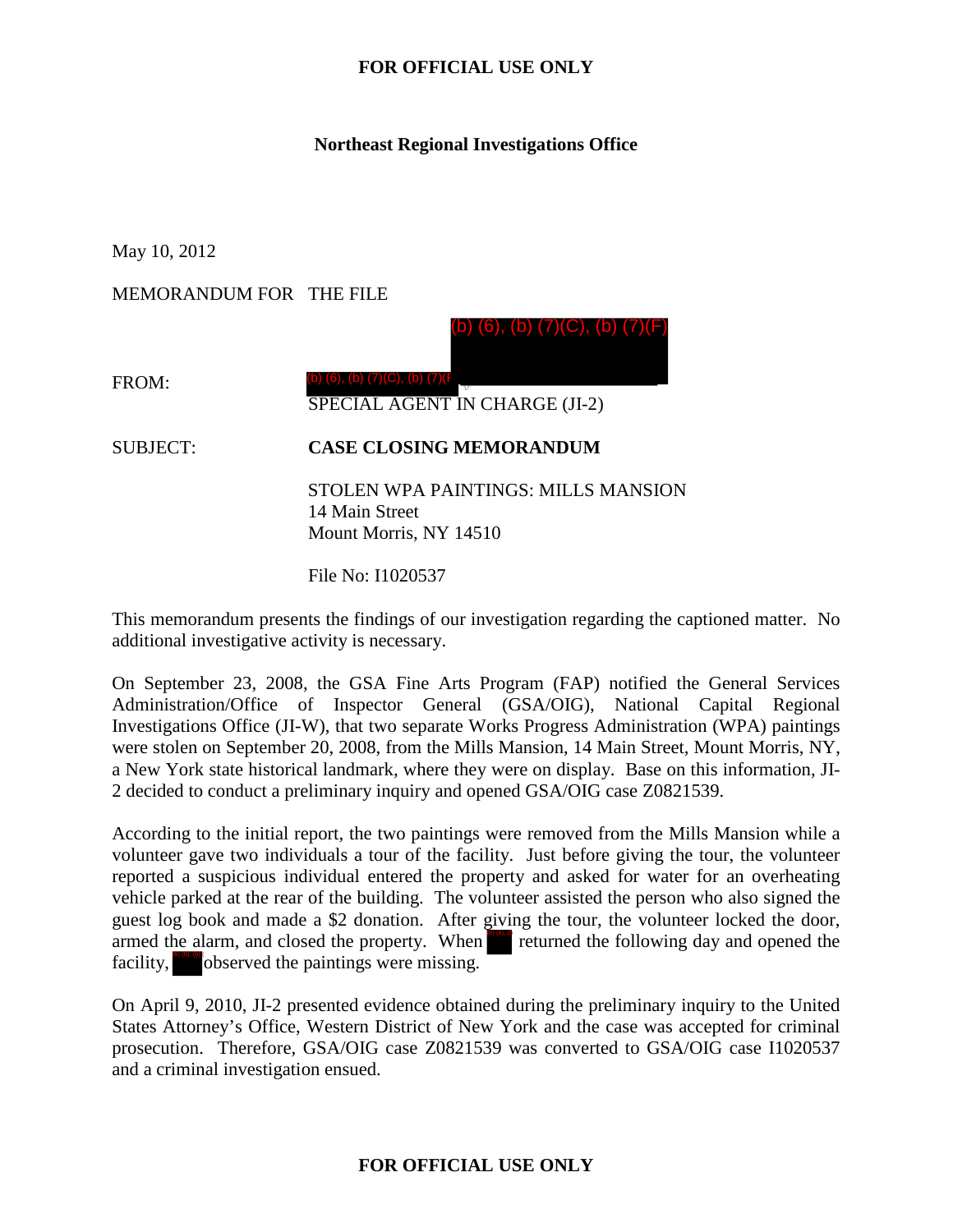This investigation was conducted jointly with Investigator  $\left(0\right)$  (6), (b) (7)(C), (b) (7)(F) of the New York State Police (NYSP). Together, JI-2 and the NYSP coordinated the possible criminal prosecution of and , who had a history of stealing historic artifacts from several museums in Western New York. The NYSP also served as a liaison between JI-2 and other local law enforcement agencies which had similar cases pending against  $\left($ b)  $\left($ 6). (b)  $\left($ 7) $\left($ 

During the course of this investigation, JI-2 and the NYSP employed numerous investigative techniques to identify enough physical and circumstantial evidence to successfully prosecute (b) (6), (b) (7)(c) and or (b) (6), (b) (7)(C) for the theft of the two WPA paintings. JI-2 and the NYSP coordinated efforts to enter the paintings into the FBI National Stolen Art File (NSAF); (b) (3) (A) ; obtained and reviewed multiple police incident reports; obtained and reviewed guest sign in log books from other museums the were suspected or charged with stealing from; presented photo arrays to potential witnesses including the tourists from Indiana that were touring the Mills Mansion when the paintings were stolen; visited local antique and pawn shops and interviewed the brokers; and obtained hand writing exemplars from  $\frac{160(0, 0) \cdot (0) \cdot (0)}{100(0)}$  and  $\frac{1}{100(0, 0) \cdot (0) \cdot (0)}$  for comparison to signatures from other museum log books where the  $(b)$   $(6)$ ,  $(b)$   $(7)(C)$  were suspected of stealing from. (b) (6), (b) (7)(C) prosecution of **biological** and **biological** and **c**) (**b**), (**b**) (**b**), (**b**) (**b**), who had a history of stealing historic artifation and other local law enforcement agencies which had similar cases pending against **b Broadburg** and **Broadburg**, who had a history of stealing useums in Western New York. The NYSP also served as a lia law enforcement agencies which had similar cases pending agains are of this investigation, JI-2 and the

Based on the evidence gathered during this investigation, JI-2 and the NYSP believe and/or  $\frac{1}{2}$  (6), (6), (6), (7)(6) were responsible for stealing the two WPA paintings from the Mills Mansion. However, the Assistant United States Attorney (AUSA) assigned to this case determined there was not enough physical evidence to convince a jury beyond a reasonable doubt to convict them. There were two significant factors that influenced the AUSA's decision to decline criminal prosecution of this case. (b)  $(6)$ ,  $(b)$   $(7)(C)$ ,  $(b)$   $(5)$ (b) (6), (b) (7)(C) (b) (6), (b) (7)(C)



On May 1, 2012, after all investigative leads were exhausted, the AUSA declined to criminally prosecute this case due to a lack of evidence. The two paintings have not been recovered, but are currently entered into the FBI NSAF.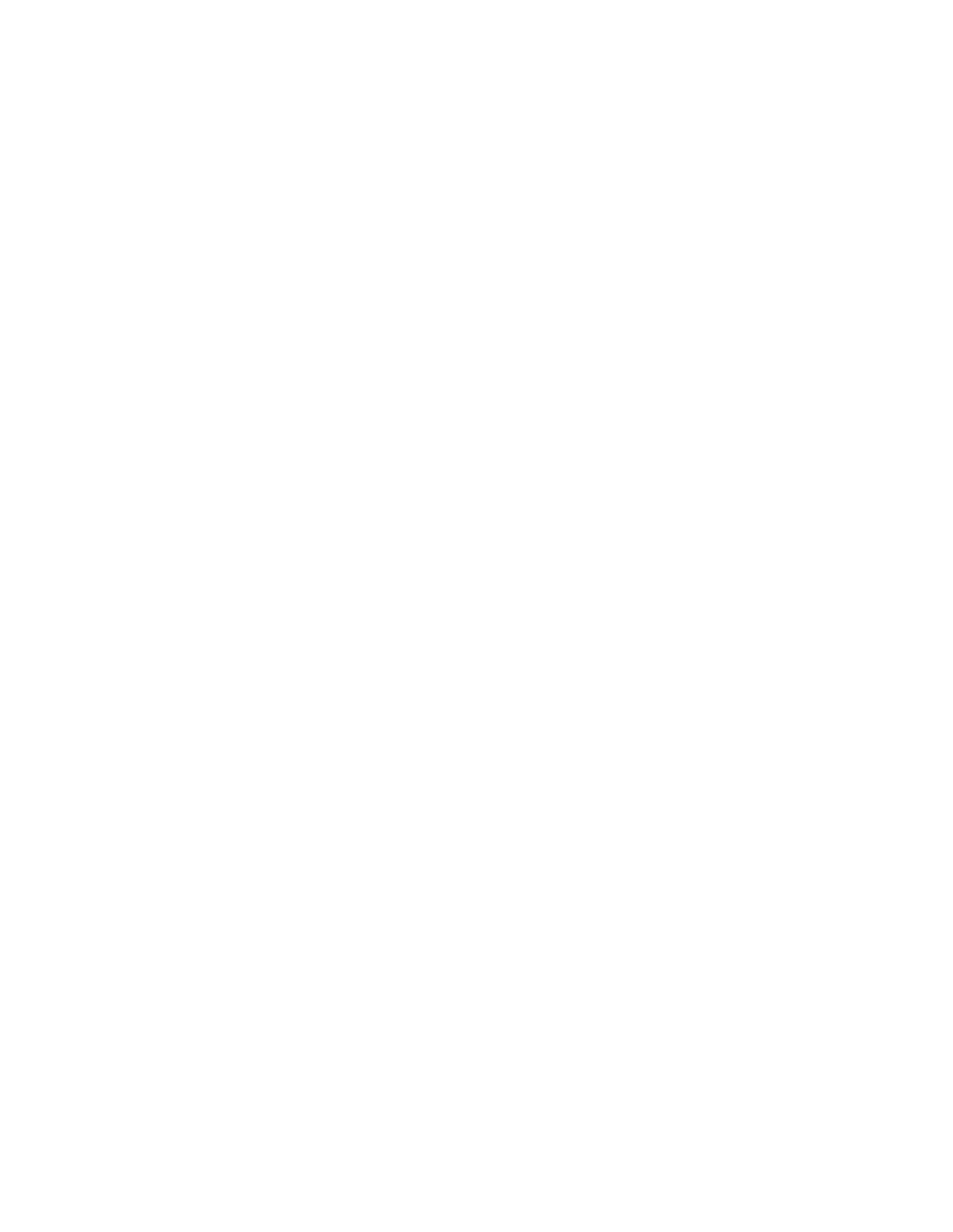

January 13, 2012

MEMORANDUM FOR: THE FILE

(b) (6), (b) (7)(C), (b) (7)(F)

FROM:

SPECIAL AGENT IN CHARGE (JI-3)

SUBJECT: Closing Memorandum Case No.: I1132711

(b) (6), (b) (7)(C), (b) (7)(F)

On June 9, 2011,  $(b)$   $(6)$ ,  $(b)$   $(7)(C)$  expression of the set of the set of the set of the set of the set of the set of the set of the set of the set of the set of the set of the set of the set of the set of the set of GSA OIG hotline and stated that in response to a May 30, 2011 airing of the Anitques Roadshow featuring the GSA OIG's recovery efforts of GSA New Deal artwork, **DIGLER THAN SEXET ADMINISTER CONTROLLY AND THAN ADMINIST CONTROLLY CONTROLLY CONTROLLY CONCO CONTROLLY CONTROLLY CONTROLLY CONTROLLY CONTROLLY CONTROLLY CONTROLLY CONTROLLY CONTROLLY CONTROLLY CONTROLLY CONTROLLY CONTROLL** later informed JI-3 agents that **that that five pencil prints by an artist with the first name "Leslie"** (last name unknown) and two watercolor paintings entitled "1937 Riverside Dr. at 159 St." and "Gloucestor" by a Ben Ganz all dated in the WPA era. **The latt of advised that the paintings and** prints did not have any WPA labels, plates or any other WPA identifiers on them. **The prined** they may have been WPA pieces or art because they were created during the WPA time period. did not want to take the painting out of their frames to check for labels because **ble.** is afraid of damaging the painting in the process. believed (b)  $(6)$ ,  $(b)$ stated

The information provided by  $\frac{10,60,60,700}{1000}$  was forwarded to  $(b)$  (6), (b) (7)(C), GSA Fine Arts Program (FAP) for **DOM** review. On December 30, 2011, <sup>(b) (6), (b) (7)<sup>(c)</sup> advised JI-3 that  $\frac{10000}{1000}$ </sup> researched WPA and Archive records for the paintings and prints, but was unable to determine if any of them were in fact a WPA piece of art. For this reason, GSA will not reclaim these advised that if any other information is uncovered in the future regarding the paintings and prints, pieces of art from  $\frac{b}{c}$ ,  $\frac{c}{c}$ will advise  $JI-3$  of such.

On January 13, 2012, **We exalle** was advised that GSA has not been able to determine if any of the paintings or prints in prossession are WPA pieces of art. For this reason, GSA will not be taking possession of those paintings/prints. **Browning** advised that did not send photos of the paintings as previously promised because obtained a virus in old computer. The has since purchased a new computer and will forward pictures of the two paintings to JI-3. Upon receipt, JI-3 will forward them to  $\frac{1}{2}$  (6), (b) (7)(c) for records. (b) (6), (b) (7)(C) (b) (c) (c) (c) (c) (c) (f), (b) (f), (b) (b) (6), (b) (c), (b) (c), (c) (c), (c) (c), (c) (c), (c) (c), (b) (7)(C), (b) (7)(C), (c) (7)(C), (1)(C), (1)(C), (2)(C), (2)(C), (2)(C), (2)(C), (2)(C), (2)(C), (2)(C), (2)(C), (2)(C), (2)(C), (2)(C), (2)(C), (2)(C), (2  $\bullet$  for

This case does not warrant further investigation.

Mid-Atlantic Regional Office of Investigations (JI-W) 300 D ST SW, Washington, DC 20024 **FOR OFFICIAL USE ONLY**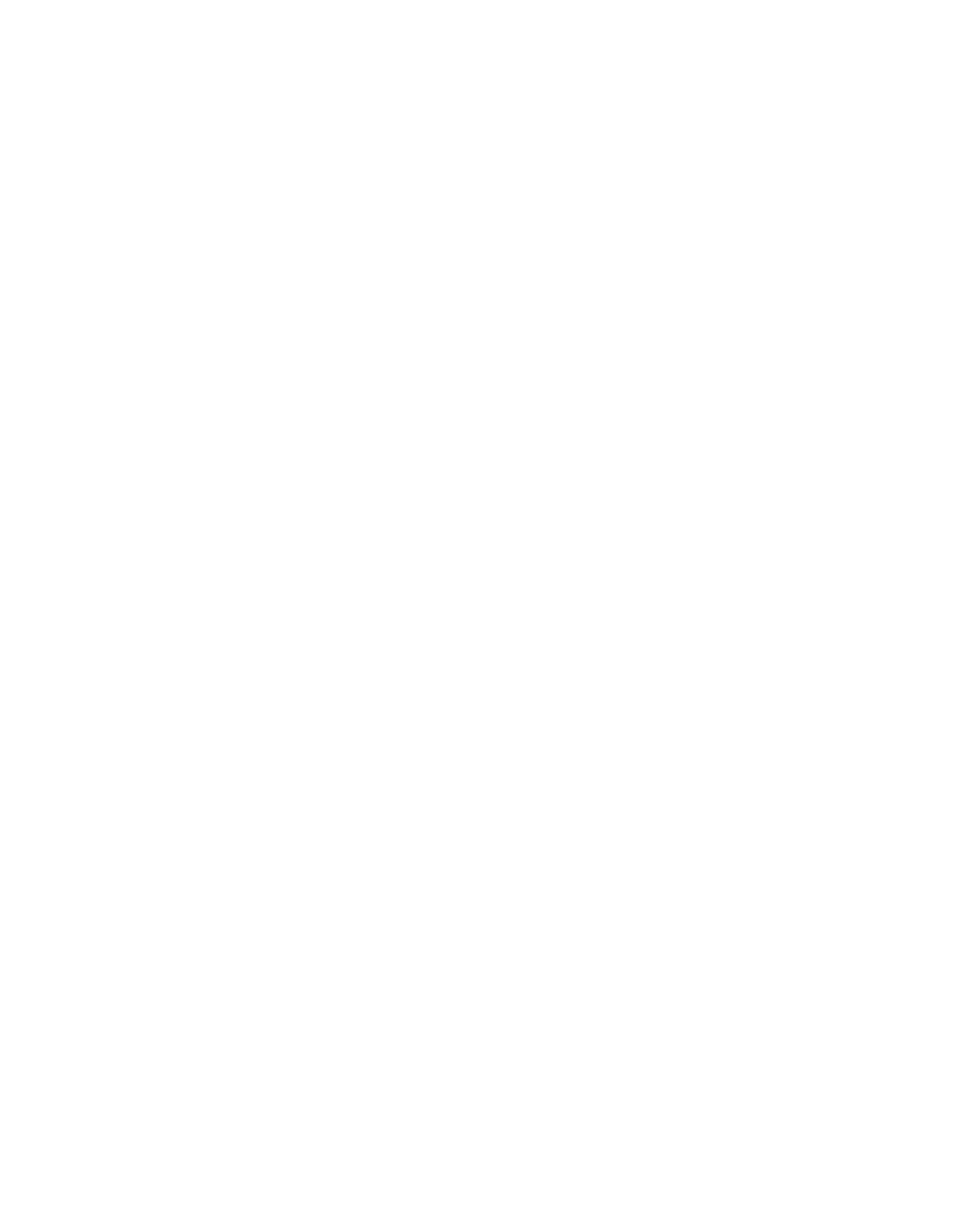

CENTRAL REGIONAL INVESTIGATIONS OFFICE  **U.S. GENERAL SERVICES ADMINISTRATION Office of Inspector General** 

MEMORANDUM FOR FILE

(b) (6), (b) (7)(C), (b) (7)(F)

FROM:

SPECIAL AGENT IN CHARGE (JI-5)

(b) (6), (b) (7)(C), (b) (7)(F)

SUBJECT**:** Closing Memorandum File Number: I1152940

This memorandum serves to close I1152940. On August 9, 2011, a referral from SA , JI-3 provided information that a painting in possession by a possessor may be a federal (b) (6), (b) (7)(C), (b) (7)(F) owned painting funded by the Works Progress Administration (WPA). A subsequent field visit to the residence of said possessor identified the painting titled, "Lakeview Terrace" by Joseph Ersek. (b) (6), (b) (7)(C), Art in Architecture and Fine Arts Division, GSA requested that the painting be forwarded to Washington, DC for restoration. On May 29, 2012, the possessor signed the release of interest of Lakeview Terrace, and the painting was transported to 's office. On July 18, 2012, Lakeview Terrace estimated value was placed at \$10,000.00. (b) (6), (b) (7)(C), (b) (7)(F) (b) (6), (b) (7)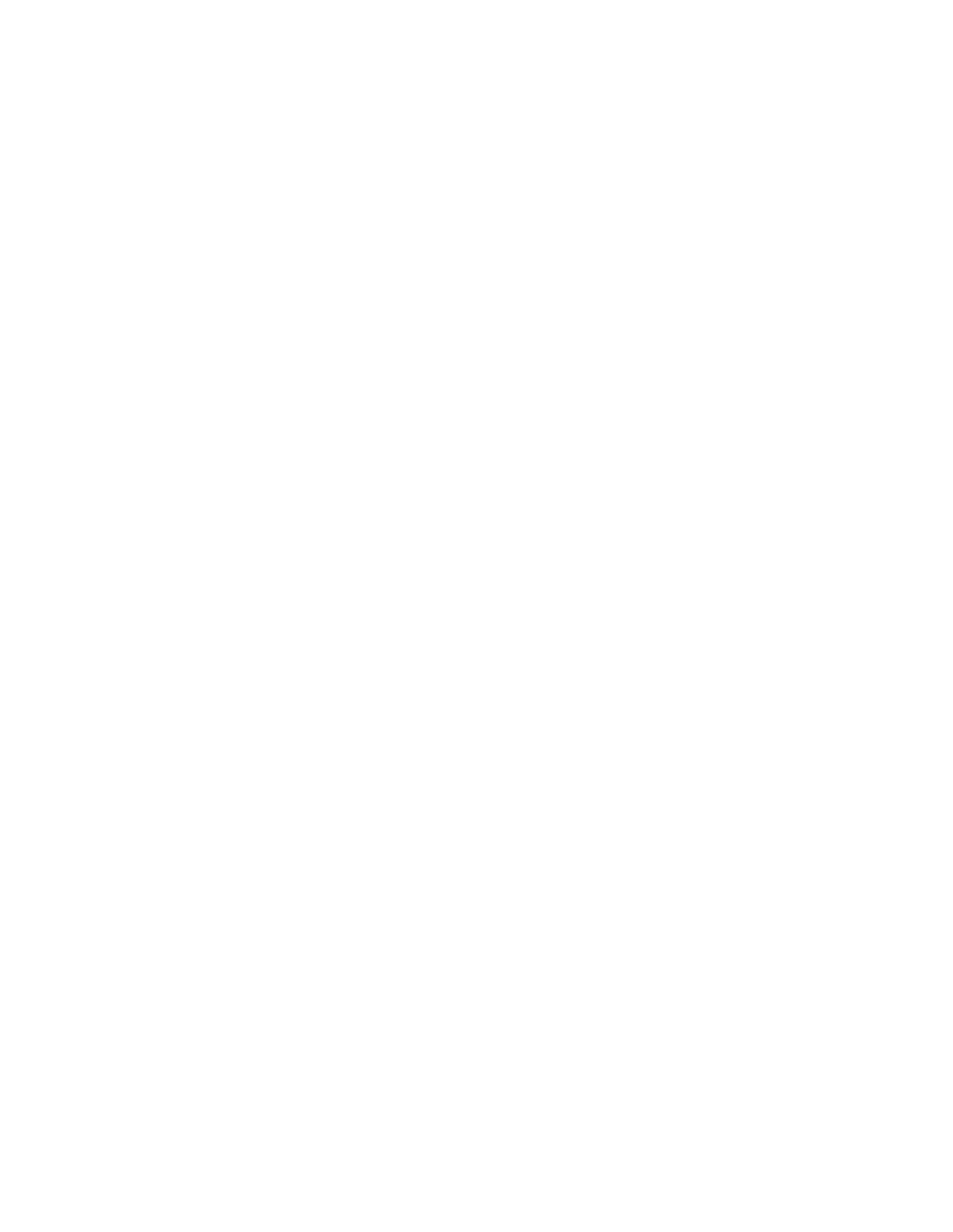

June 1, 2012

MEMORANDUM FOR SPECIAL AGENT IN CHARGE (JI-9) (b) (6), (b) (7)(C), (b) (7)(F)

FROM:

 SPECIAL AGENT (JI-9) (b) (6), (b) (7)(C), (b) (7)(F)

SUBJECT: Case Closing Memorandum

Case Title – WPA ARTWORK– MONTEREY PENINSULA UNIFIED SCHOOL DISTRICT – MONTEREY, CA Case File Number – I1192760

This memorandum serves as the Final Report of Investigation in this matter.

On or about June 9, 2011, The Pacific Rim Regional Office (JI-9) Office of Inspector General (OIG) U.S. General Services Administration (GSA) received a referral from JI-3 concerning alleged Works Progress Administration (WPA) artwork. The complainant, who wished to remain anonymous, reported that the Monterey Peninsula Unified School District (MPUSD) was in possession of several pieces of WPA portable artwork. The complainant alleged that the suspected WPA artwork was improperly stored and unsecured, jeopardizing long-term preservation.

On June 10, 2011, the reporting agent  $(RA)$  and  $SA$  conducted a site visit at MPUSD and met with school administration officials. Consequently, JI-9 agents were able to secure MPUSD paperwork that identified numerous artwork as WPA. Furthermore, after review of school records and site visits to multiple facilities within the school district, approximately 10 paintings were identified, photographed and presumed New Deal era artwork. Additionally, one of the suspected WPA paintings by artist Patricia Cunningham, depicting Monterey fishermen, was located at Bayview Elementary School – the school was permanently closing and as a result, school administrators feared the painting would be lost or stolen. On June 17, 2011, JI-9 agents returned to the location and with the concurrence of MPUSD, seized the painting for safe keeping. That same day, JI-9 agents conducted a site visit at the Monterey Aquarium, based on a lead that revealed WPA artwork may be located at the aquarium. A painting entitled "Net Menders" by artist James Fitzgerald was labeled WPA. The painting was inspected, photographed and forwarded to the GSA Fine Arts Division. (b) (6), (b) (7)(C), (b) (7)(F)

# FOR OFFICIAL USE ONLY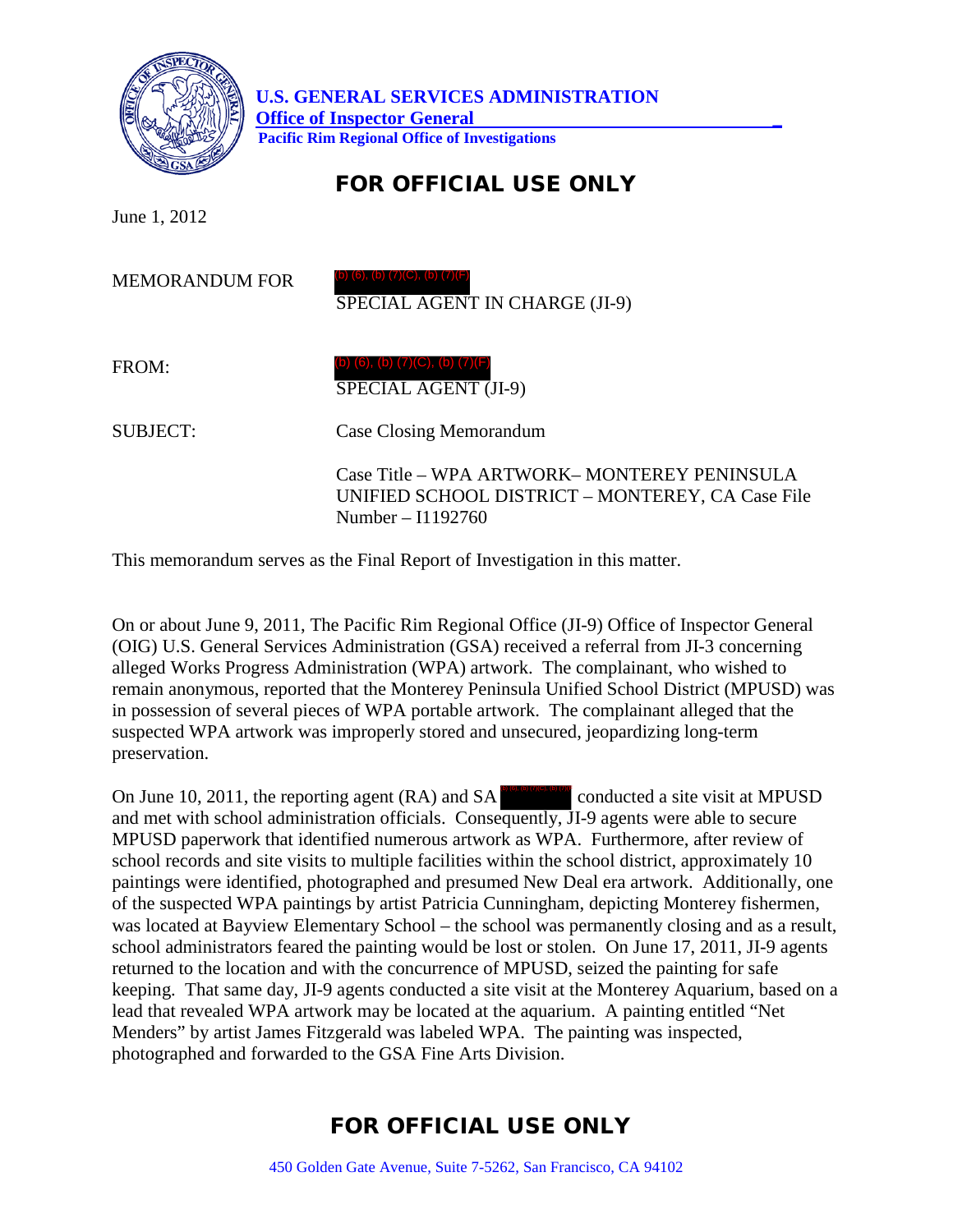On July 11, 2011, the GSA Fine Arts Division confirmed all 11 paintings as Federal Art Project, WPA, New Deal era artwork.

On August 3, 2011, the RA returned the Patricia Cunningham artwork bearing Monterey fishermen to the custody of MPUSD and advised administrators of GSA's claim of title regarding the aforementioned artwork.

On April 30, 2012, after MPUSD concluded their risk assessment/appraised value of the artwork, the RA received a signed loan agreement by the MPUSD. An independent appraiser hired by MPUSD appraised the value of all 11 WPA paintings at \$816,000.

On May 30, 2012, the GSA Fine Arts Division finalized the loan agreement.

Lastly, records recovered from the national archives revealed MPUSD was loaned a WPA painting entitled "Goatlings" by artist Tulita Westfall, on or about December 15, 1938. The presumed WPA painting remains unaccounted for.

Based on the above information, this case is closed and no further investigative activity is warranted unless future leads surface concerning "Goatlings."

Should you have any questions concerning this matter, please feel free contact me at **o**  $\mathbf{e}$ ,  $\mathbf{e}$ ,  $\mathbf{e}$ ,  $\mathbf{e}$ ,  $\mathbf{e}$  at  $\mathbf{e}$  at  $\mathbf{e}$ ,  $\mathbf{e}$ ,  $\mathbf{e}$ ,  $\mathbf{e}$ ,  $\mathbf{e}$ ,  $\mathbf{e}$ ,  $\mathbf{e}$ ,  $\mathbf{e}$ ,  $\mathbf{e}$ ,  $\mathbf{e}$ ,  $\mathbf{e}$ ,  $\mathbf{e}$ ,  $\mathbf{e}$ ,  $\mathbf{e}$ ,  $\mathbf{e}$ ,  $\math$ (b) (6), (b) (7)(C)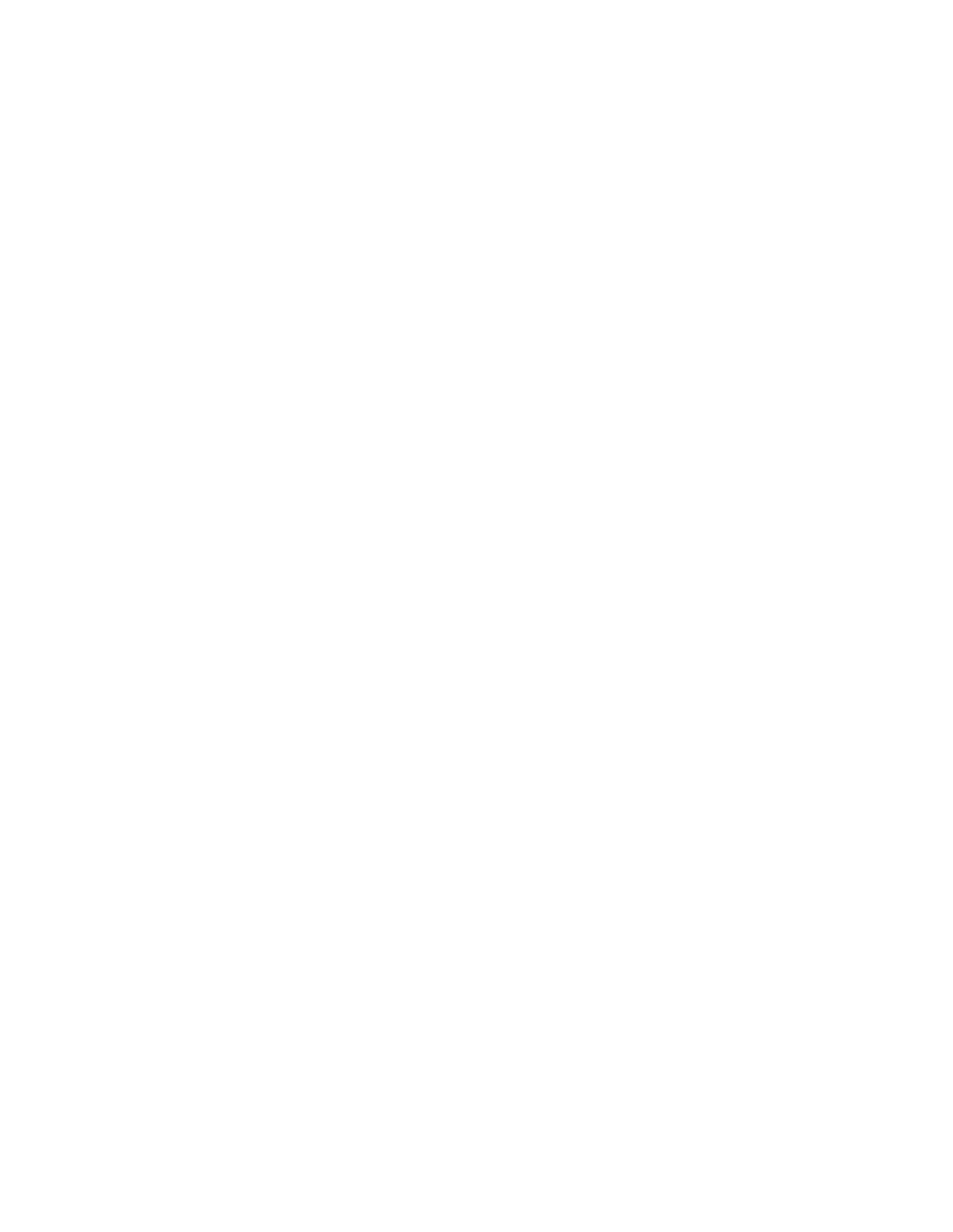

 **U.S. GENERAL SERVICES ADMINISTRATION Office of Inspector General \_ New England Regional Investigations Office** 

October 20, 2011

| <b>MEMORANDUM FOR:</b> | ROBERT A. PECK<br>COMMISSIONER, PUBLIC BUILDING SERVICE (P)            |
|------------------------|------------------------------------------------------------------------|
| FROM:                  | (b) (6), (b) $(7)(C)$ , (b) $(7)(F)$<br>SPECIAL AGENT IN CHARGE (JI-1) |
| SUBJECT:               | Letter Report<br><b>NEAR THE SHORE - WINTER - WPA RECOVERY</b>         |

Case Number: I1213045

On October 7, 2011, (b) (6), (b) (7)(C) and (b) (6), (b) (7)(C), Communications and Congressional Affairs, GSA OIG, received information of a Works Progress Administration (WPA) painting in the possession of  $(b)$  (6), (b) (7)(C), Archivist, MA Department of Conservation and Recreation (DCR). unearthed the painting *Near the Shore – Winter*, by artist Charles R Knapp, hanging in a DCR Field Office. had recently watched an "Antiques Roadshow" segment on PBS that featured GSA's WPA Art Recovery Project. Realizing the discovery, contacted GSA to verify its status as a piece of WPA artwork and to arrange for its return to federal care and custody. (b) (6), (b) (7)(C) (b) (6), (b) (7)(C)

On October 12, 2011, Works Progress Administration (WPA) painting *Near the Shore - Winter,*  by Charles R. Knapp, was returned to the care and custody of the U.S. Government. The paintings will be cataloged and conserved by the GSA Fine Arts Program Office (FAP) while they locate a suitable place for public display.The artwork has an approximate value of \$900.00 and carries a significant historic value.

This report is furnished for your information only and no response is required. You are advised this report is from a system of records known as "GSA/ADM 24, Investigation Case Files," which is subject to the provisions of the Privacy Act of 1974. Consequently, this report may be disclosed to appropriate GSA officials who have a need for it in the performance of their duties pursuant to a routine use.

## **FOR OFFICIAL USE ONLY**

10 Causeway Street, Room 1007 Boston, MA 02222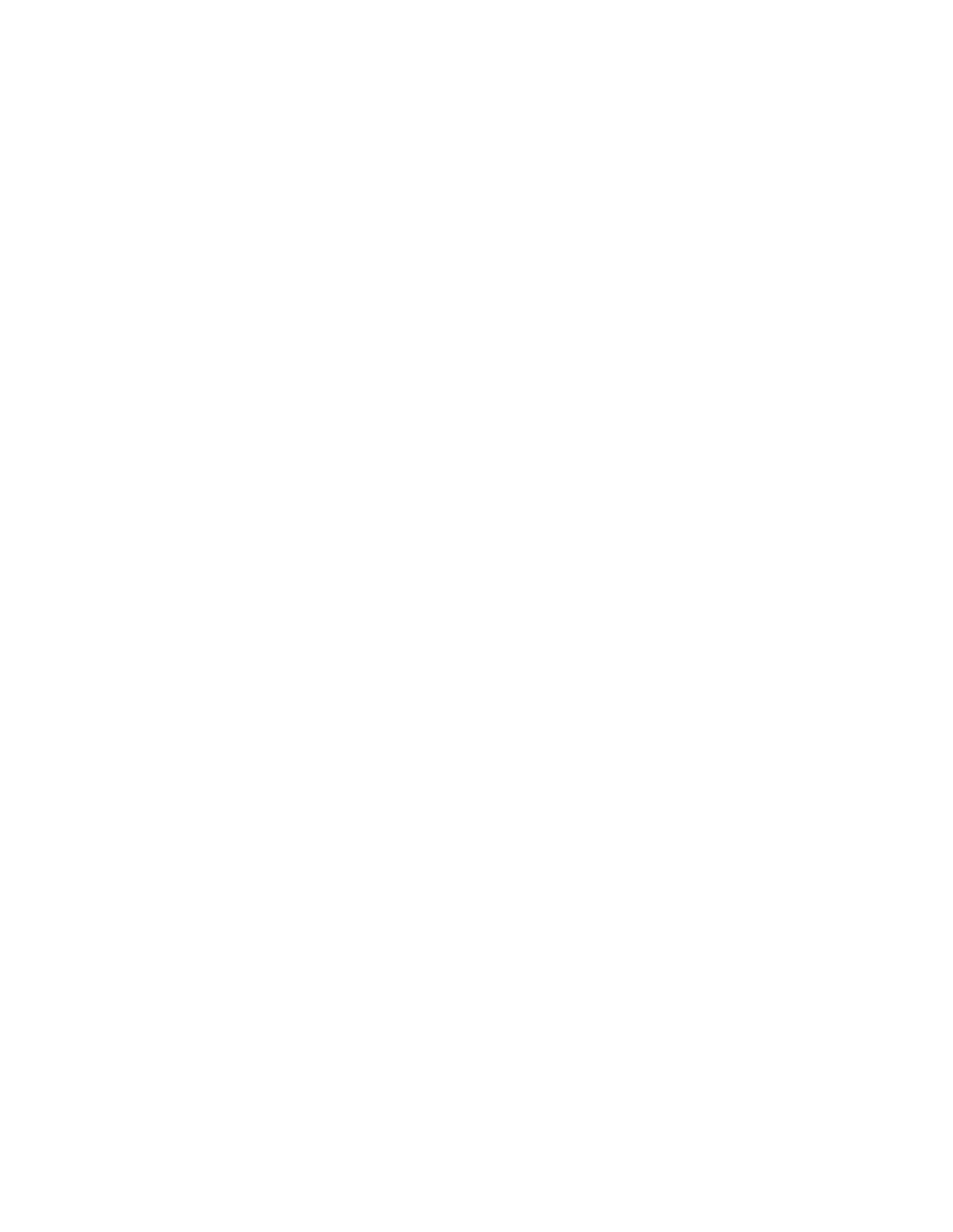

June 6, 2012

| <b>MEMORANDUM FOR:</b> | (b) $(6)$ , $(b)$ $(7)(C)$<br><b>ACTING COMMISSIONER,</b><br>PUBLIC BUILDINGS SERVICE (P)<br>(b) $(6)$ , (b) $(7)(C)$ , (b) $(7)(F)$ |
|------------------------|--------------------------------------------------------------------------------------------------------------------------------------|
| FROM:                  | (b) (6), (b) (7)(C), (b) (7)(F<br>SPECIAL AGENT IN CHARGE (JI-3)                                                                     |
|                        |                                                                                                                                      |

#### SUBJECT: LETTER REPORT

#### **WPA PAINTING IN AUCTION – GRANITE STATUE OF ABRAHAM LINCOLN**

Case Number: I1233150

This memorandum presents the findings of our investigation regarding the captioned matter. This report is furnished for your information only.

On November 9, 2011, the U.S. General Services Administration (GSA), Office of Inspector General (OIG), Mid-Atlantic Regional Investigations Office (JI-3), received a hotline complaint which stated a granite statue of Abraham Lincoln, which was inscribed with "W.P.A. Art Project, N.Y.C.", was recently sold at auction by the Dawson & Nye Auctioneers & Appraisers (Dawson & Nye), Bloomfield, NJ. JI-3 conducted an internet search of the Dawson & Nye website and confirmed a granite bust of Lincoln (Lincoln Piece), by A. William Mues, with the inscription "W.P.A. Art Project, N.Y.C.", was sold on November 7, 2011 for \$1,320.

On November 9, 2011, a JI-3 agent telephonically contacted Dawson & Nye, regarding the Lincoln piece. The owner was informed that if the piece was created under the Works Progress Administration (WPA), it may be property of the federal government. The owner stated the piece was just sold, but was still located at gallery. Additionally, stated will contact the piece was just sold, but was still located at gallery. Additionally, stated will contact the individual who purchased the piece and explain that they may be refunded since it may be a WPA piece of art.  $\frac{1}{2}$  also said will ensure that the piece remains in the gallery until GSA determines the status of this piece.

On November 10, 2011, a JI-3 agent travelled to Dawson & Nye and confirmed the Lincoln Piece was inscribed with "W.P.A. Art Project, N.Y.C.". Several photographs were taken of the piece and were provided to  $(b)$   $(6)$ ,  $(b)$   $(7)(C)$ , GSA Fine Arts Program Office (FAP), PBS.

> Mid-Atlantic Regional Office of Investigations (JI-3) Room 4452, 600 Arch St, Philadelphia, Pa 19107 **FOR OFFICIAL USE ONLY**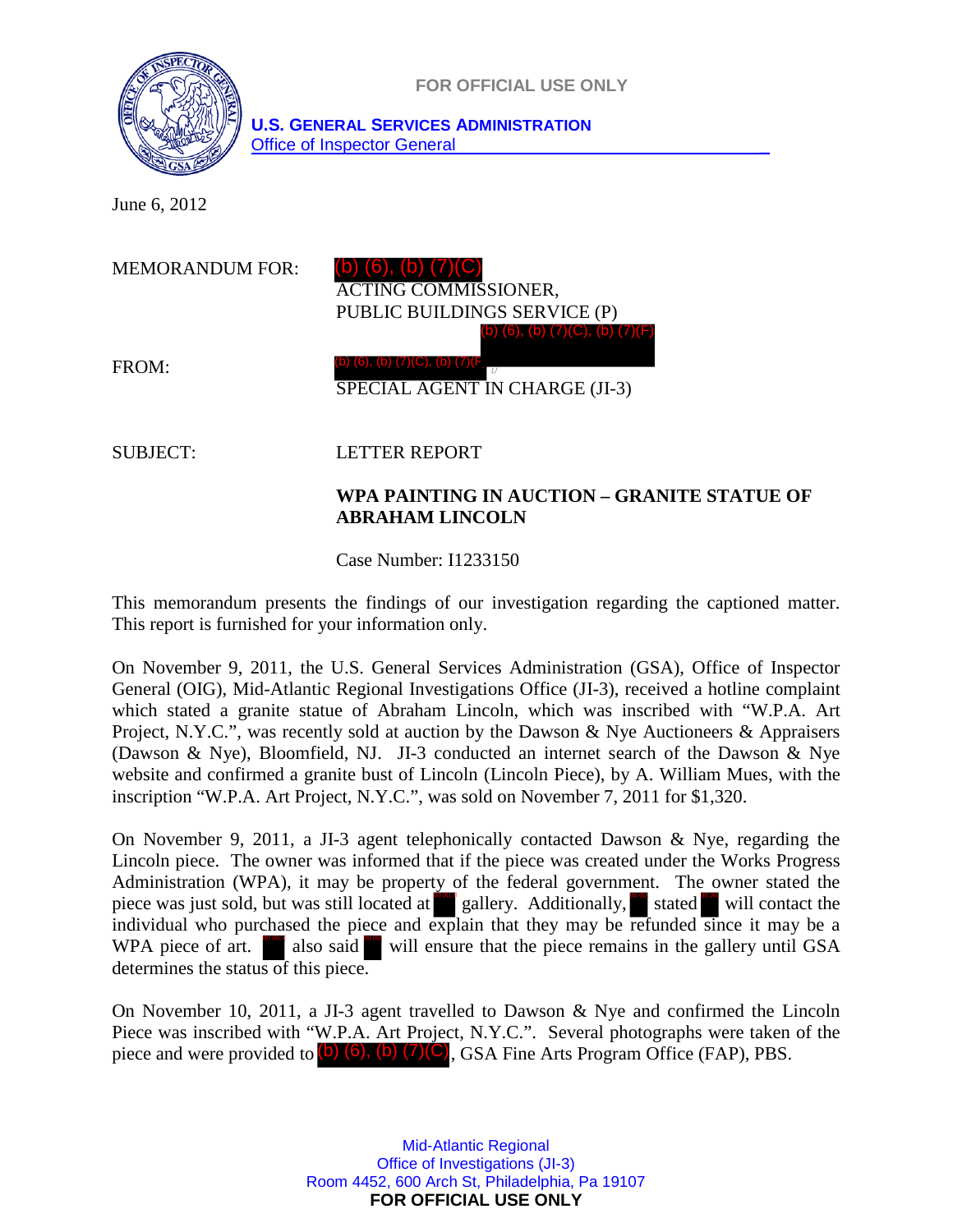On December 13, 2011, the FAP informed JI-3 that according to records maintained at the Archives of American Art in Washington, DC, the Lincoln Piece was created under the WPA. The FAP estimated the value of the piece to be \$2,300. On December 16, 2011, JI-3 travelled to Dawson & Nye and took custody of the Lincoln Piece. On February 2, 2012, the Lincoln Piece was delivered to the  $(b)$   $(6)$ ,  $(b)$   $(7)(C)$ , FAP. According to the FAP, the Lincoln Piece will be loaned to the Lincoln Heritage Museum, Lincoln, IL, in July 2012, where it will be placed on display.

This report is furnished for your information only and no response is required. You are advised this report is from a system of records known as "GSA/ADM 24, Investigation Case Files", which is subject to the provisions of the Privacy Act of 1974. Consequently, this report may be disclosed only to appropriate GSA officials who have a need to know its contents.

Should you have any questions or require additional information, please contact me or Special Agent  $^{\circ}$  (6), (b) (7)(C), (b) (7)(F) of my staff at (b) (6), (b) (7)(C).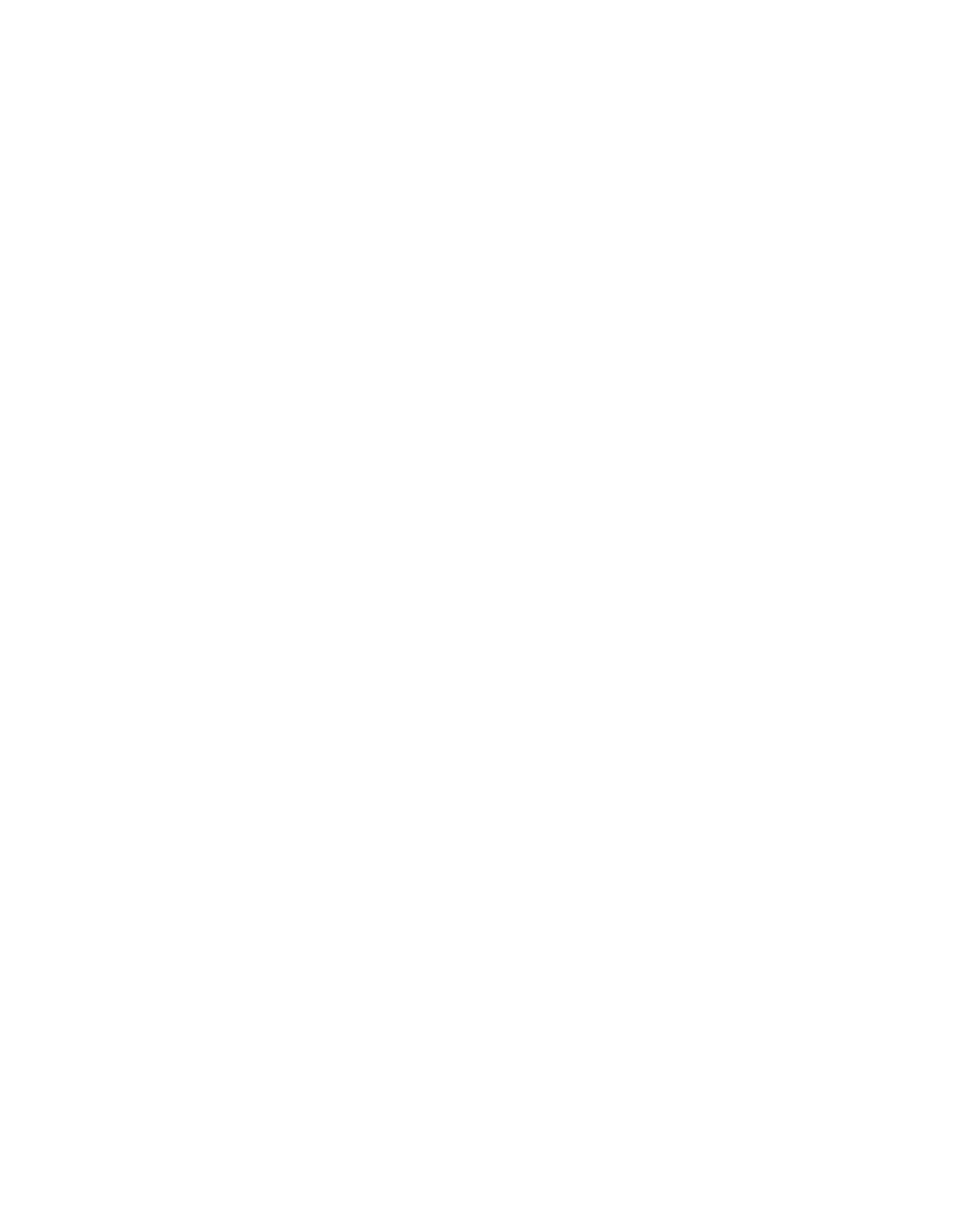

 **U.S. GENERAL SERVICES ADMINISTRATION** Office of Inspector General

GREATER SOUTHWEST REGION INVESTIGATIONS OFFICE

October 5, 2012

MEMORANDUM FOR THE FILE

FROM: SPECIAL AGENT IN CHARGE (JI-7) ) (6), (b) (7)(C), (b) (7)(

SUBJECT: WPA Artwork – City of Raton, NM

File No. I1272830

This is to advise you that the above-captioned investigation was officially closed on this date.

This investigation was initiated based on information received from the city of Raton, NM. The city of Raton identified potential WPA works of art in its collection, and the city manager contacted GSA in order to keep the artwork. Our office met with city officials and documented the artwork in city of Raton's collection for GSA.

As a result of our efforts GSA identified 20 works of WPA art in the Raton's collection. On August 21, 2012, GSA entered into a loan agreement with the city. The WPA art held by Raton appraised for \$362,850.00.

If you have any questions, please call Special Agent  $\frac{\log n}{n}$  or me at  $\frac{\log n}{n}$  (6), (b) (7)(C).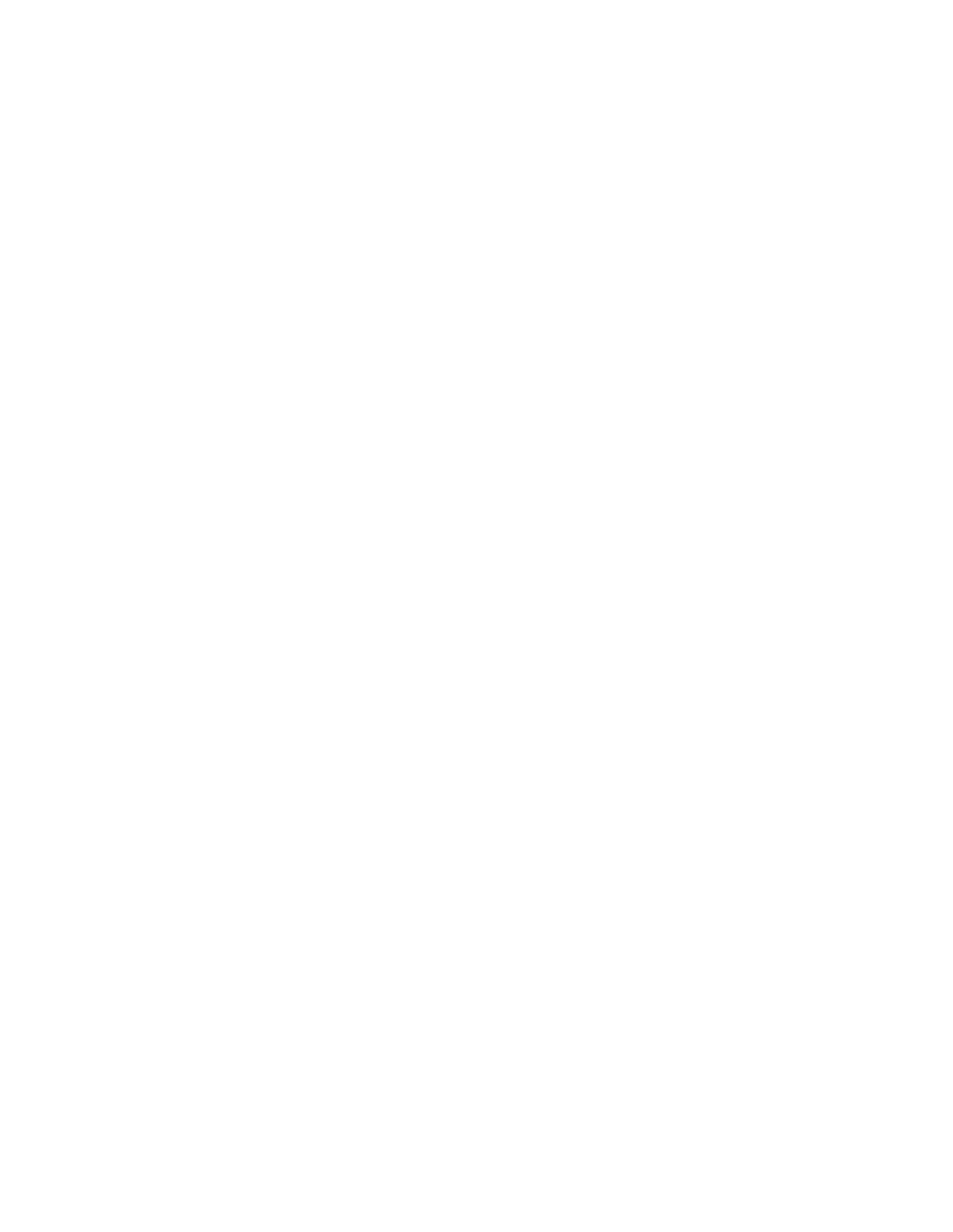

## FOR OFFICIAL USE ONLY

April 2, 2012

| <b>MEMORANDUM FOR</b> | <b>GEOFFREY CHERRINGTON</b><br>ASSISTANT INSPECTOR GENERAL<br>FOR INVESTIGATIONS (JI)<br>(b) (6), (b) (7)(C), (b) (7 |
|-----------------------|----------------------------------------------------------------------------------------------------------------------|
| FROM:                 | (b) (6), (b) $(7)(C)$ , (b) $(7)(F)$<br>(b) (6), (b) $(7)(C)$ , (b) $(7)(F)$<br>SPECIAL AGENT IN CHARGE (JI-9)       |
| <b>SUBJECT:</b>       | Case Closing Memorandum                                                                                              |
|                       | Case Title: Alleged WPA Artwork – Kern County Library –<br>Bakersfield, CA<br>Case File Number: I1293042             |

This memorandum serves as the final report in this matter.

In October 2011, the Pacific Rim Regional Office of Investigations (JI-9) received a referral from Mid-Atlantic Regional Investigations Office concerning information provided by an individual who requested anonymity alleging that the Kern County Library in Bakersfield, CA possessed five or six Works Progress Administration (WPA) paintings. JI-9 agents visited the library and discovered the following six suspected WPA Federal Art Project (FAP) portable paintings:

- 1. "California Oak" by artist Sophie M. Brannan,
- 2. "Spring Blossoms" by artist Sophie M. Brannan,
- 3. "Sierra From Shaw Flats" by artist George Post,
- 4. "Mother Lode" by artist George Post,
- 5. "Indian Weaver" by artist Louise Snider, and
- 6. "Spring Trees" by artist Renaldo Cuneo.

The U.S. General Services Administration (GSA) Fine Arts Program subsequently confirmed paintings 1, 3, 4, and 5 above as WPA FAP artwork.

On December 19, 2011, the Kern County Library entered into a long-term loan agreement with GSA concerning the artwork.

Furthermore, an alleged New Deal era lithograph titled "Capitano" by artist Lawrence Holmberg and art records noting paintings 2 and 6 above were also WPA FAP artwork were discovered in a

## FOR OFFICIAL USE ONLY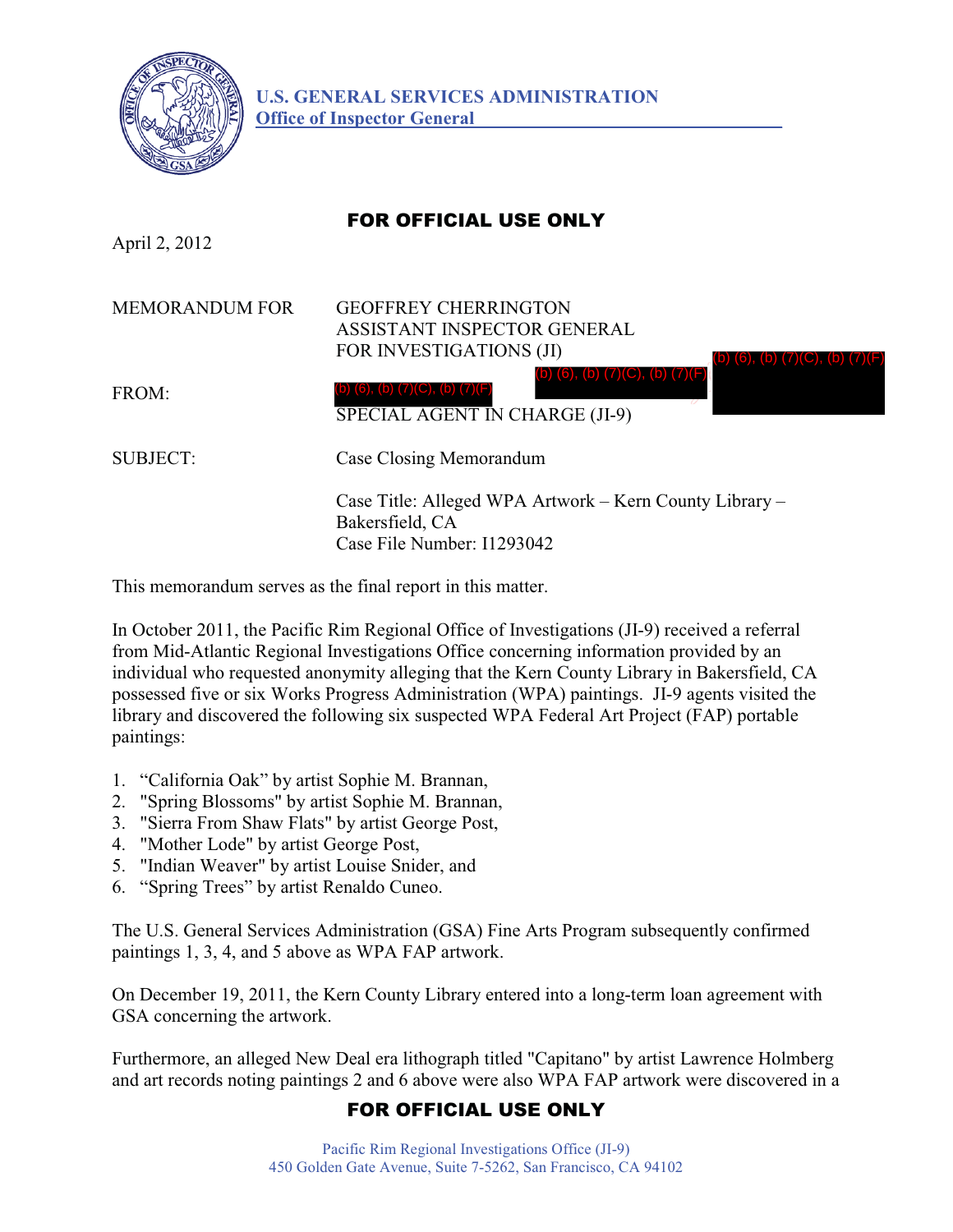library facilities closet. JI-9 provided this information to the GSA Fine Arts Program, which confirmed the remaining artwork as New Deal era artwork. The Kern County Library subsequently returned the lithograph to the GSA Fine Arts Program. The total value of the recovery is valued at \$37,000.

Based on the preceding information, no further investigative activity is warranted and this case is closed.

Should you have any questions concerning this matter, please contact me at  $\left(\bullet\right)$  (6), (b) (7)(C) or the case agent, Special Agent  $\frac{1}{2}$  (6) (6), (b) (7)(6), (b) (6), (b) (6), (b) (7)(C) or  $\frac{1}{2}$  (6), (b) (7)(c), (b) (7)(f) (e) (g) (6), (b) (7)(f) (e) (c), (b) (7)(f) (e) (c), (b) (7)(f) (e) (c) (c) (c) (c) (c) (c , at  $(b)$  (6), (b) (7)(C) or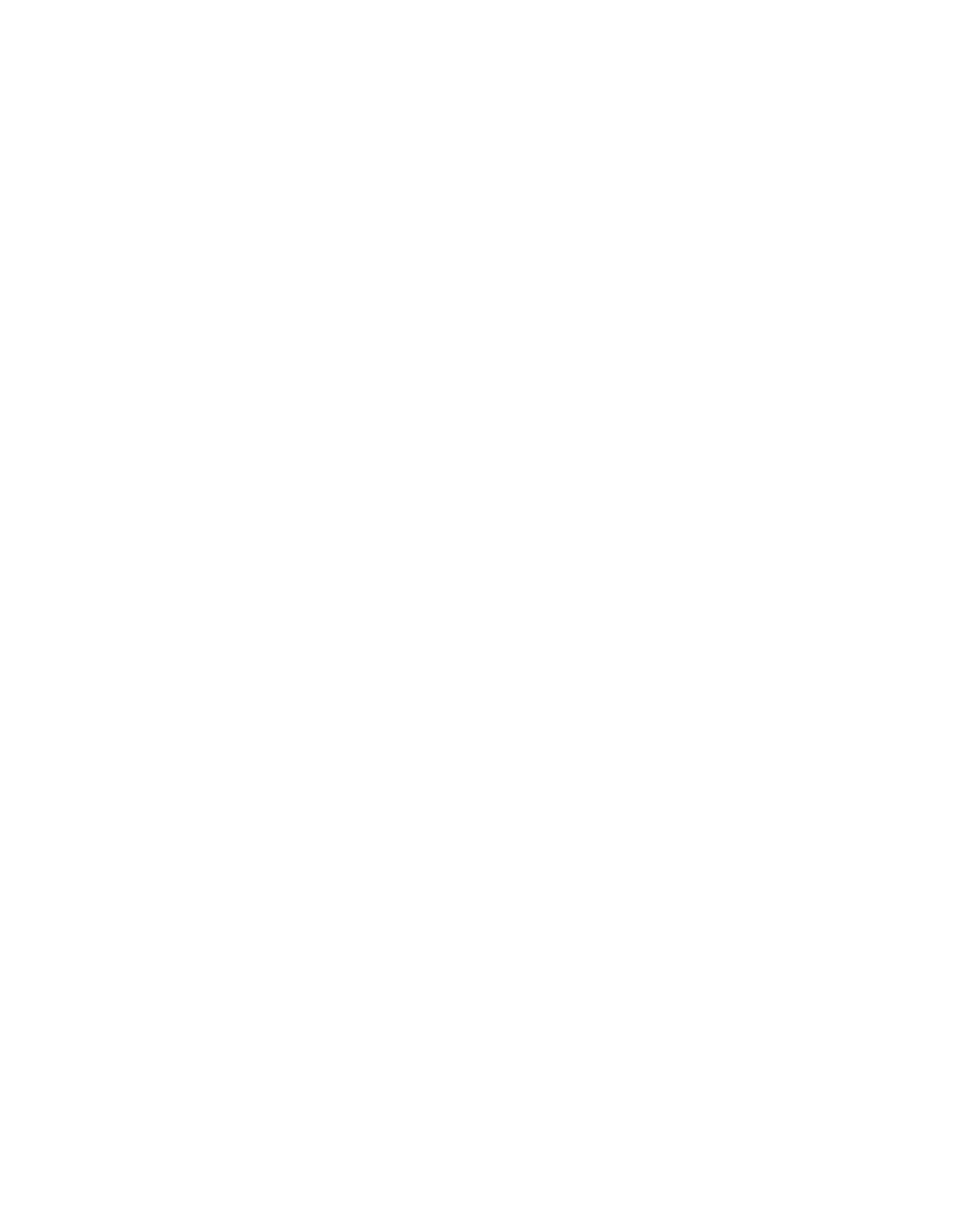

January 30, 2012

MEMORANDUM FOR FILE

FROM: SPECIAL AGENT IN CHARGE (JI-3) (b) (6), (b) (7)(C), (b) (7)(F) (b) (6), (b) (7)(C), (b) (7)(F)

SUBJECT: CASE CLOSING MEMORANDUM

WPA Artwork Recovery Program

Case File No.: V11-3-2317

On January 24, 2011, the GSA OIG Mid-Atlantic Regional Investigations Office (JI-3) opened this proactive investigation to identify and recover lost, stolen or misplaced artwork created during the New Deal era (1932-1942). During the course of the investigations, JI-3 worked closely with the General Services Administration/Public Building Service's (GSA/PBS) Art in Architecture & Fine Arts Division to identify and recover lost, stolen or misplaced WPA art work.

New Deal artwork was created under art programs administered by the US Department of the Treasury, namely, the Public Works of Art Project (PWAP), the Treasury Relief Art Project (TRAP) and the Section of Fine Arts, and the Works Progress Administration's Federal Art Project (WPA/FAP). Eventually, these art projects were combined to create the Work Progress Administration (WPA). Artworks created under a New Deal are project are commonly referred to as WPA artwork.

During the investigation, JI-3 received information which resulted in 21 reactive cases being opened by JI-3 and five other GSA OIG offices. These reactive cases resulted in the direct recovery of seven (7) WPA paintings and sculptures. Additionally, there are over 25 pieces of potential WPA artwork that have been identified, which GSA OIG is assisting the GSA FAP in verifying the pieces of artwork are in fact WPA. For artwork verified as WPA, GSA OIG will assist the GSA FAP in recovering the artwork or entering into an allocation agreement with the entity in possession of the WPA artwork.

> Mid-Atlantic Regional Office of Investigations (JI-3) Room 4452, 600 Arch St, Philadelphia, PA 19107 **FOR OFFICIAL USE ONLY**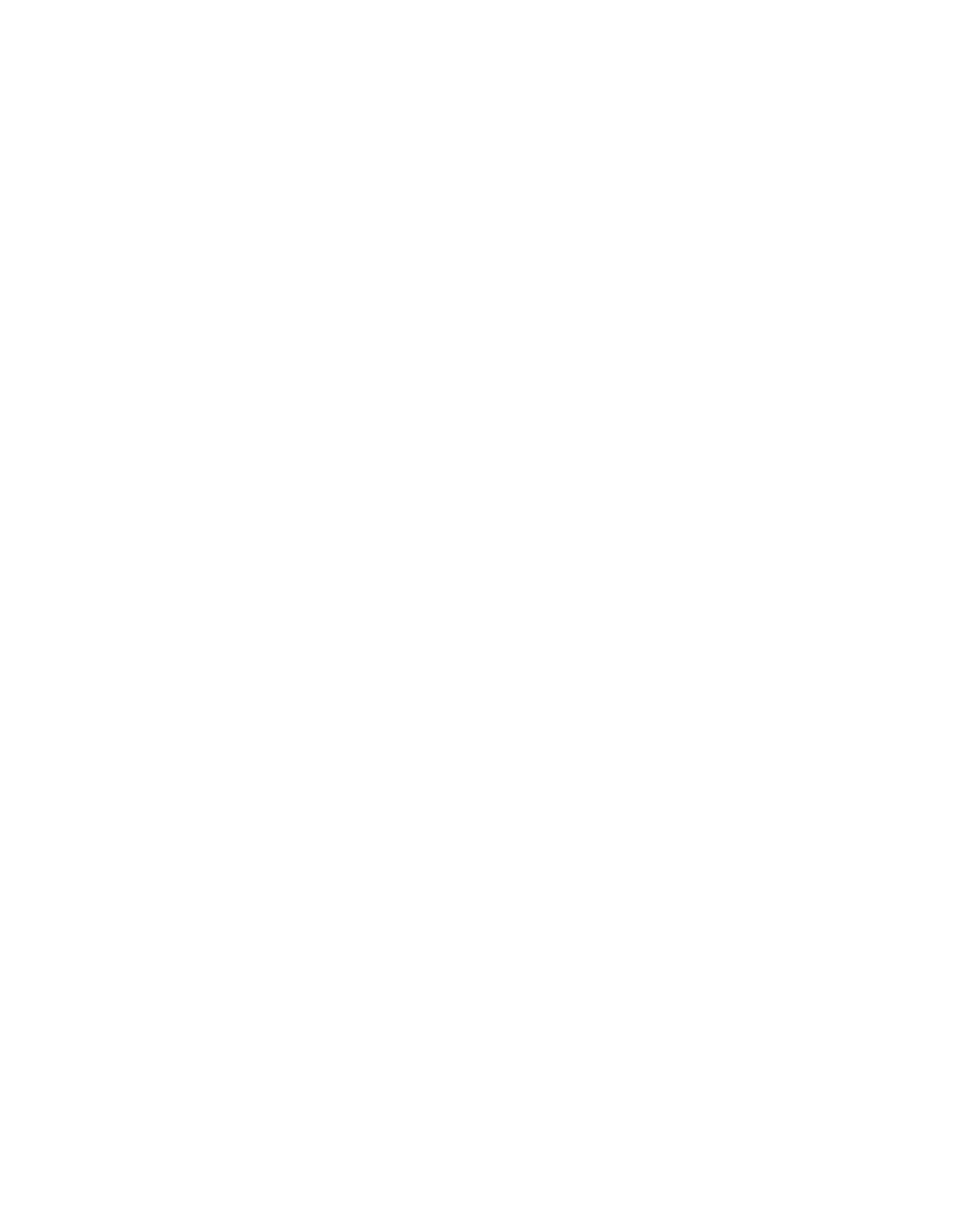

 **U.S. GENERAL SERVICES ADMINISTRATION** Office of Inspector General

SOUTHEAST REGIONAL INVESTIGATIONS OFFICE

| MEMORANDUM FOR  | <b>GEOFFREY CHERRINGTON</b><br>ASSISTANT INSPECTOR GENERAL<br>FOR INVESTIGATIONS (JI)              |
|-----------------|----------------------------------------------------------------------------------------------------|
| FROM:           | (b) (6), (b) (7)(C), (b) (7)(F)<br>(b) (6), (b) $(7)(C)$ , (b) $(7)(F)$<br>SPECIAL AGENT-IN-CHARGE |
|                 | OFFICE OF INVESTIGATIONS (JI-4)                                                                    |
| <b>SUBJECT:</b> | Report of Investigation:<br>POTENTIAL WPA ARTWORK AT ANTIQUE MALL                                  |

Our File No: Z11M2795

This memorandum presents the findings of our investigation. No further actions or referrals are necessary to close this matter.

This case was predicated on information received from complainant  $(b)$   $(6)$ ,  $(b)$   $(7)(C)$ . learned of the efforts to recover WPA artwork from an episode of the television show Antique Road Show.  $\left( \frac{b}{b} \right)$  (6), (b) (7)(c) observed paintings in a local antique mall in Lake City, Florida that believed may be WPA artwork. Subsequently, the owner of the artwork in question, was contacted and agreed to cooperate with the investigation. (b) (6), (b) (7)(C)

Pictures of the twenty-five art pieces in question were taken and sent to  $(b)$  (6), (b) (7)(C), GSA Fine Arts Program for analysis. On February 8, 2012,  $\frac{1}{10}$  (6), 6) (6) the photographs of the artwork and, in expert opinion, none of these paintings were produced as part of the New Deal Federal Art Programs. Consequently, these paintings individually or collectively are not the property of the federal government. reported had reviewed all of

This matter does not require any further investigation or action.